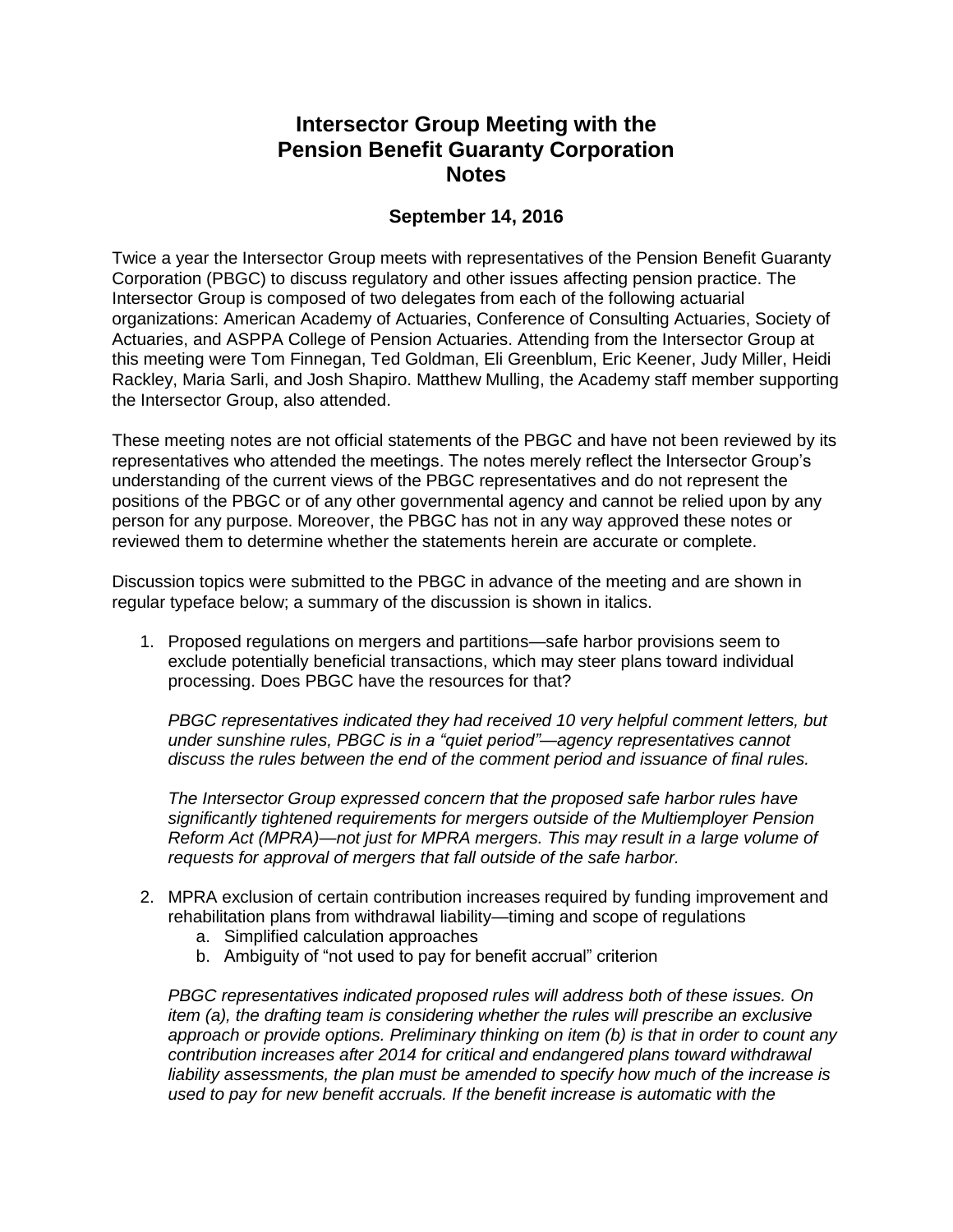Intersector Group Meeting with the Pension Benefit Guaranty Corporation September 14, 2016 Page 2

> *contribution increase, the trustees must amend the plan to specify treatment. If the amendment doesn't address treatment, the default will be to exclude the contribution increase for withdrawal liability purposes.*

*Regulations, when issued, are expected to be prospective only.*

3. MPRA partitions—evolution of PBGC philosophy on non-impairment provision

*PBGC is seeing more activity on partitions; there has been a lull in mergers, but they expect more. PBGC has been expanding resources over time and is still trying to add additional resources in the multiemployer area.* 

*The statute requires PBGC to consider the universe of plans and assess any harm done to the agency's ability to provide assistance to other plans by acting on a particular plan's request. In some cases, the determination may be easy. A plan that is running out of money soon and will require \$1 billion of PBGC assistance before PBGC's multiemployer program runs out of money, but with a partition will need only \$500 million before the multiemployer program runs out of money, clearly does not impair PBGC assistance to other plans. But most cases will not be so straightforward.*

*The agency is looking at various measures for assessing impairment, but the answers obtained using different methods so far are similar. For example, PBGC is considering whether financial assistance after the multiemployer program runs out of money must be considered. But beyond that point, the amount of assistance provided is so small, it doesn't affect the answer much. The agency is also considering some sort of de minimis rule where it doesn't need to address impairment. Suspension/partition situations may work better if PBGC takes terminated vested participants first, then retirees, leaving actives in the plans.*

- 4. Policy on refunding premiums when sponsor learns a participant died with no spouse/beneficiary entitled to plan benefits several years in the past
	- a. Must Schedule SB also be amended to claim variable-rate premium refund?
	- b. Could plan claim flat-rate premium refund only without refiling SBs?

*PBGC does not have any official policy position. All requests for large refunds are carefully reviewed. To date, most cases have involved errors affecting both the minimum required contribution and the variable-rate premium, and the plan has refiled Schedule SB as well as requesting the refund, so this question hasn't come up before. The representatives indicated the safest approach would be to refile Schedule SB. If the agency gets a lot of requests, it will come up with an official position.*

5. 4010 filings—expecting a lot more filings and a lot more questions from potential filers

*Sponsors of calendar-year plans will generally be able to determine by Sept. 15 whether they need to make a filing for the 2016 information year by April 17, 2017. Sponsors filing for the first time are urged to review filing requirements and send questions to [ERISA.4010@pbgc.gov](mailto:ERISA.4010@pbgc.gov) early—don't wait until April 14. PBGC may post "Frequently Asked Questions" on the website if it gets the same question repeatedly.*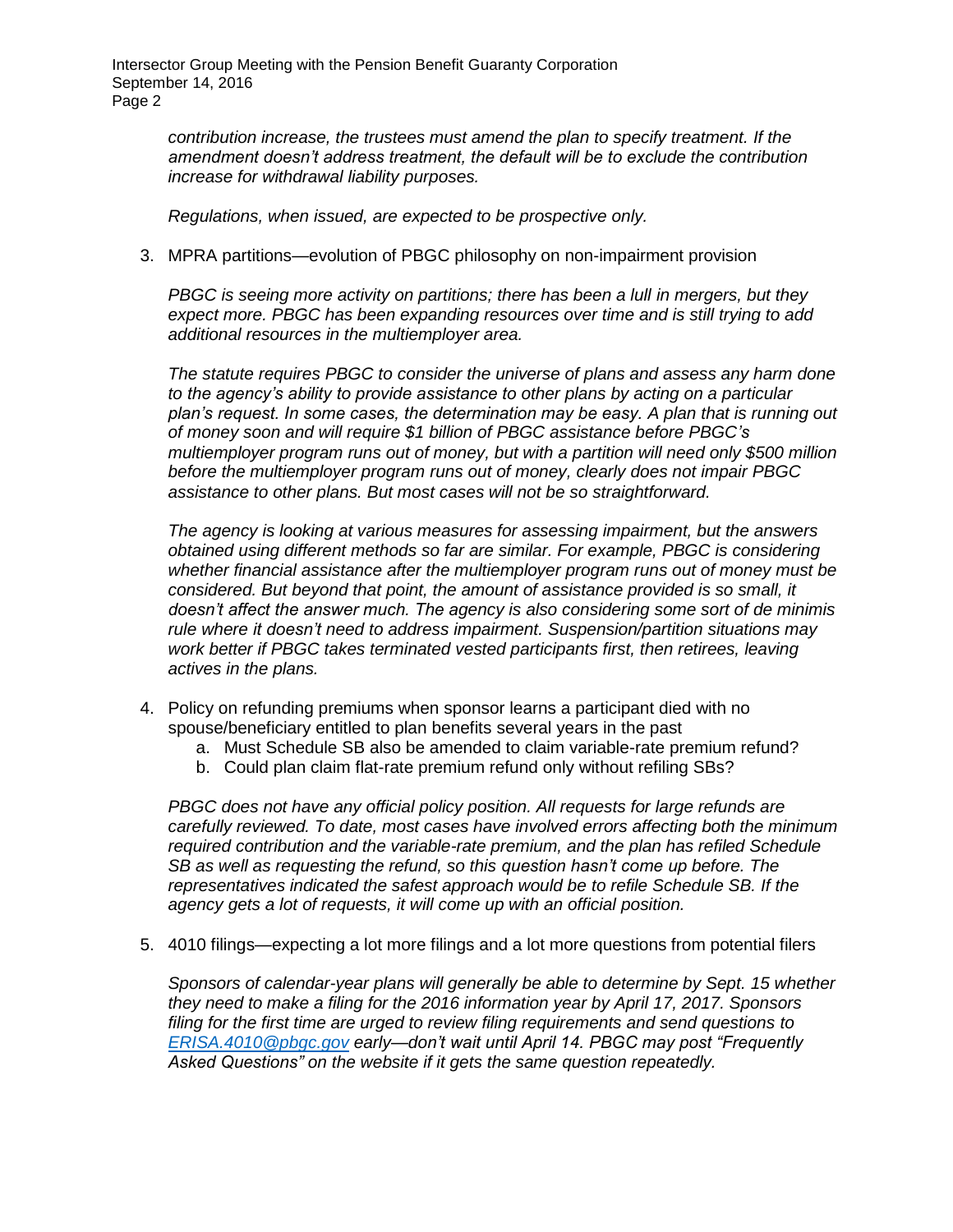Intersector Group Meeting with the Pension Benefit Guaranty Corporation September 14, 2016 Page 3

> *PBGC urges filers making only abbreviated filings for the 2016 information year to submit the abbreviated filing before year-end. (Abbreviated filings are made in the first year a sponsor that was previously required to make 4010 filings is no longer required to do so; it documents the reason filing is now waived.) PBGC is updating the filing portal to reflect the new waiver rules effective for 2016 information years. Sponsors submitting abbreviated filings after the software has been updated will get some questions that will make the filing more burdensome.*

6. Update on assumption review

*The assumption review is progressing slowly. The agency will be getting a proposed regulation out in the next six months or so and will provide ample opportunity for comment. The first phase will update ERISA Section 4044 and mass withdrawal liability mortality assumptions and will move to some variant of a yield curve. The agency will be reviewing the expected retirement age assumptions in a second phase.*

7. Viability of PBGC multiemployer program—agency reaction to the Congressional Budget Office (CBO) Aug. 16 report and other recent evaluations

*The CBO report contained little that was new. The agency has been saying for some time that the multiemployer program needs additional resources or benefits will be cut dramatically. The notion that the market price is different from the present value is also not news. The PBGC representatives believe it is important for CBO, the Government Accountability Office (GAO), and others to validate what PBGC has been saying about the program.*

*As to what it means, CBO is just another voice saying thousands of people already receiving guaranteed benefits will see their benefits slashed unless something is done to prevent more plans from becoming insolvent or add more revenue to the multiemployer program. The representatives also expressed concern that the current program doesn't do much to protect the most vulnerable benefit recipients.* 

*The Intersector Group indicated the Academy will soon release an issue brief on the current multiemployer situation, history, and options for reform, while recognizing that there are no silver bullets.*

- *8. Discussion issues raised by PBGC representatives*
	- *a. Regulation projects nearing completion include a final rule reducing late-premium penalties* [\[final rule](https://www.gpo.gov/fdsys/pkg/FR-2016-09-23/pdf/2016-22901.pdf) was published Sept. 23] *and a proposed rule expanding the missing participant program to terminating defined contribution, multiemployer, and non-covered pension plans* [\[proposed rule](https://www.gpo.gov/fdsys/pkg/FR-2016-09-20/pdf/2016-22278.pdf) was published Sept. 20]*.*
	- *b. PBGC is beefing up the 2017 premium instructions with new examples for mergers and spinoffs.*
	- *c. The PBGC representatives have noted an increase in employers contributing more than the minimum required amount for 2014 plan years and asked the Intersector Group what might be driving employers' funding decisions. The group indicated there are a variety of motivations: Some employers' funding decisions are driven by employer accounting results; some are on a glide path to plan termination; others are seeking to avoid variable-rate premiums or ERISA 4010*